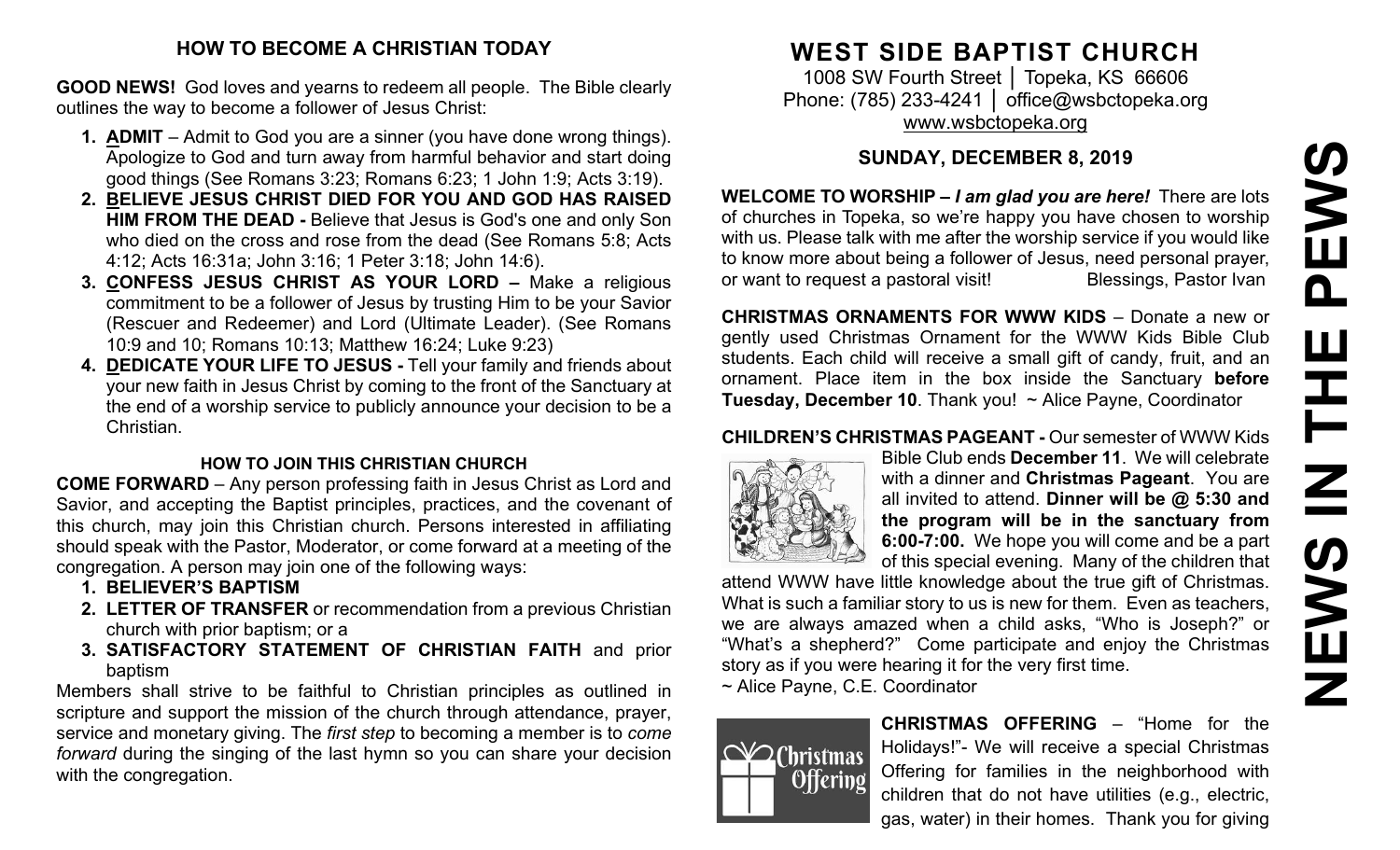generously (\$880.00) to help. You can give online, mail your donation to the church, or use the envelopes available in the pews.

**BABY CLOSET -** As we begin to prepare for Christmas, the Baby Closet is asking for help to fill 50 personal care bags for families that visit the Baby Closet during December. Items needed for the bags include **deodorant, shampoo, body wash, toothpaste and toothbrushes, combs, band aids and lotion.**  We thank each of you for helping us out with this project. The families are happy to receive these bags



**BIBLE STUDY** – **Bible Study at 10:30 am every Wednesday in Holmer Hall.** Come for the one-hour small group study of the biblical book "**MICAH."** Bible studies are free and open to the public.

**CHOIR CHANGES -** All who enjoy singing and have some available time to spend learning music are invited to join the Choir on *Wednesday's at 7:00 pm*, Contact our Choir Director, Matt Smith at (785) 230-6442 if you have any questions or songs you would like to sing.



**GREUTER FAMILY OPEN HOUSE COOKIE PARTY –** Come to the **Greuter Open House Cookie Party** on **Saturday, December 14** from **1:00 to 4:00 PM** at **2211 SW 33rd St., Topeka 66611**. We make a couple of thousand cookies, so you will not need to bring cookies, gifts, or anything

but an appetite. Enjoy the many tasty treats we make to share during the holidays. We will serve coffee and punch. It is a "come and go" event. No reservations needed. Kids welcome! ~ Ivan, Rexanne, Jessa, Macy, & David

**CHRISTMAS EVE SERVICE –** The Worship Committee is planning the **Christmas Eve Candlelight Communion Service on Dec. 24 at 5:00 pm.** We will sing familiar hymns, listen to special music, and worship the Lord. Share your ideas with Jan Mauck, Chair of the Worship Committee. *Cookies, Cocoa, and Carol Singing at 4:30 pm.*



## **WEEKLY CALENDAR**

#### **SUNDAY, DECEMBER 8**

| 9:15 am  | <b>Sunday School</b> |  |  |
|----------|----------------------|--|--|
| 10:30 am | Worship Service (S)  |  |  |

#### **MONDAY, DECEMBER 9**

| $9:00$ am         | <b>Baby Closet</b>        |
|-------------------|---------------------------|
| $5:00 \text{ pm}$ | <b>Cornerstone Dinner</b> |

#### **TUESDAY, DECEMBER 10**

| $6:00 \text{ pm}$ | <b>Council Member Meeting</b>  |
|-------------------|--------------------------------|
| $6:00 \text{ pm}$ | Capital City Men's Chorus (FH) |

#### **WEDNESDAY, DECEMBER 11**

| $10:30$ am        | Bible Study – Book of Micah (HH)   |
|-------------------|------------------------------------|
| $3:30 - 5:30$ pm  | Fruit & Vegetable Food Pantry (FH) |
| $5:00 - 7:00$ pm  | <b>Baby Closet Ministry</b>        |
| $5:30 - 6:00$ pm  | Free Supper (FH)                   |
| $6:00 - 7:00$ pm  | WWW KIDS CHRISTMAS PAGEANT (S)     |
| $7:00 \text{ pm}$ | Choir Practice (S)                 |
|                   |                                    |

# **THURSDAY, DECEMBER 12**

| $1:00 - 3:00$ pm | <b>Baby Closet Ministry</b> |
|------------------|-----------------------------|
|------------------|-----------------------------|

**FRIDAY, DECEMBER 13 PASTOR'S DAY OFF**

#### **SATURDAY, DECEMBER 14**

 1:00-4:00 pm Greuter Christmas Cookie Open House 2211 SW 33rd St., Topeka, KS 66611

# **SUNDAY, DECEMBER 15**

| $9:15$ am  | <b>Sunday School</b>   |
|------------|------------------------|
| $10:30$ am | Worship Service (S)    |
| $2:00$ pm  | <b>Mission Meeting</b> |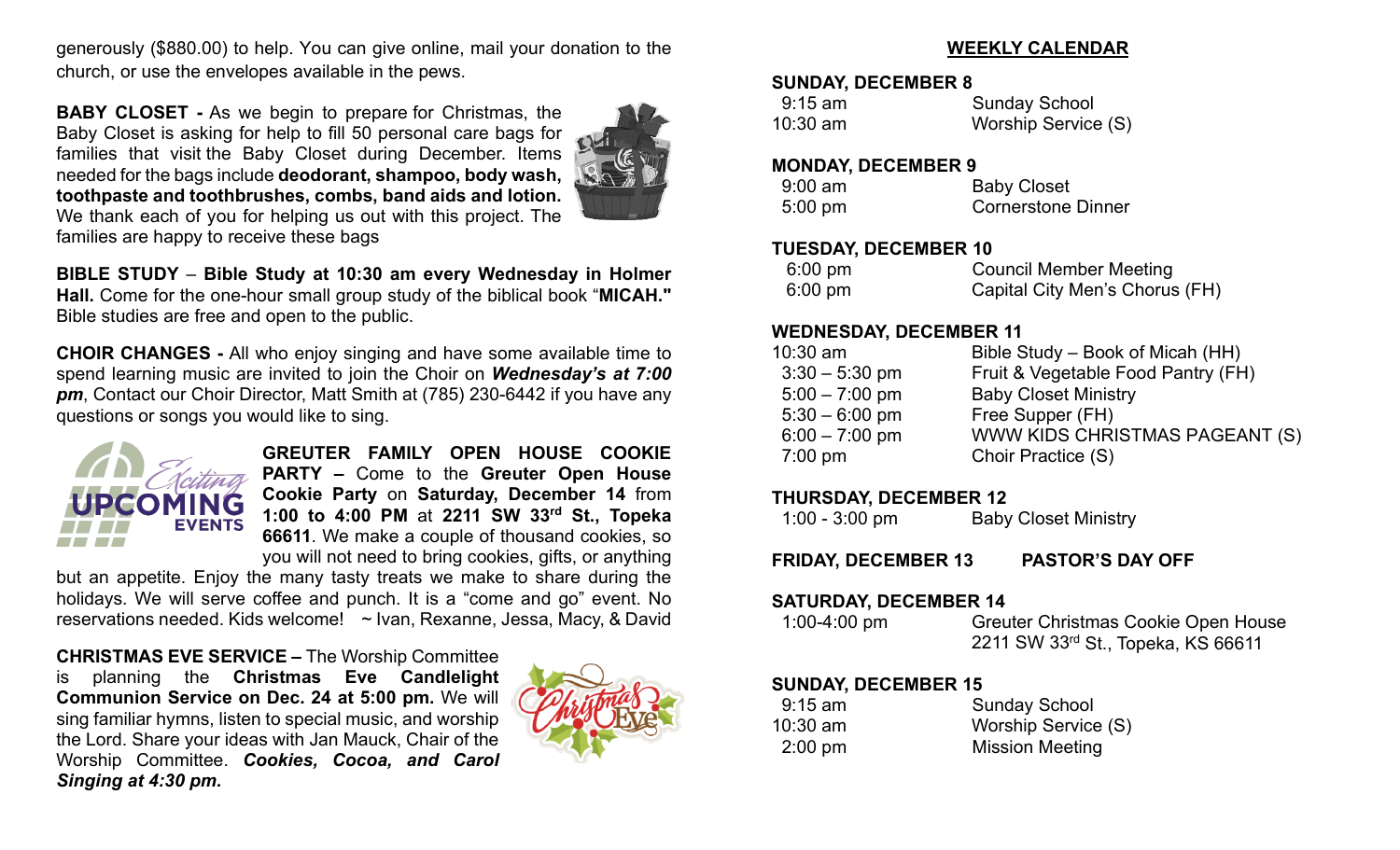# **OUR THOUGHTS AND PRAYERS**

Carpenter, Al & Bradley – Health concerns Carpenter, Harry and Pat – Health concerns Goff, Jim – Health concerns International Ministries and Missionaries (Global Servants) Jones, Gwen – Health concerns (Potwin Presbyterian) Key, Charles – Health concerns (Nelda Janway's brother) Lewis, Joanna – Health concerns (Nelda and Jack Janway's grandniece) Longstaff, Judy and Ernie – Health concerns Matthiessen, Jessica – Health concerns May, Nancy – Health concerns McClain, Sherry – Grief, husband passed on Nov. 30 (Nancy Ohse's friend) McCullough, Mark – Healing after surgery Morris, Don and Molly – Health concerns Poe, Becky & Terry – Health concerns Roach, Carolyn – Health concerns (Nelda Janway's sister) Springer, Keith – Health concerns (Marianne Spano's brother) Springer, Larry – Health concerns (Marianne Spano's brother) Swank, Kim – Health concerns WWW Kids Bible Club Wildman, Kay – Infection in leg Zab, Lola – Health concerns (Marianne Spano's sister) High School & College Students – finals Human Trafficking / Sexual Slavery Ward Meade Neighborhood WWW Kids Bible Club

# **HOMEBOUND & CARE FACILITIES:**

\*Allbert, Portia<br>\*Cunningham, June – Brewster Place \*May, Renea  $*$ Cunningham, June – Brewster Place \*Dell, Shirley & Larry \*Merrifield, Marie – Lexington P. \*Haney, Gerald \*Pasley, Ken - Brookdale \*Hunter, Russ \*Penny, Theo \*Johnson, Mary Lou – Aldersgate \*Perkins, Edward \*Kieffer, Alice \*Plankinton, Juanita \*Landis, Etta – Capital Ridge \*Smith-Tindall, Hazel – Ottawa

\*Moody, Rogene – Homestead

**ANNUAL REPORTS –** It is that time again for all the Council members to start thinking of what you want in your report. Please submit your report to Lynda in the Church Office [office@wsbctopeka.org](mailto:office@wsbctopeka.org) by Friday, January 17, 2020. The **Annual Meeting will be held on Sunday, Jan. 26 at 12:00 pm, downstairs.** 

#### **FIFTH SUNDAY** *CAROLING* **& UGLY SWEATER SUNDAY at WESTSIDE CHRISTIAN CHURCH** – The Congregation voted during our recent Business Meeting to accept the invitation of Westside Christian Church: To make sure we sing your favorite song during the holidays, we will have a **Fifth**



**Sunday Caroling on, December 29 at 10:30 am. Wear Your Ugliest Christmas Sweater to Westside Christian Church, 432 SW Lindenwood Ave, Topeka, KS 66606. Sunday school at 9:15 [am at](https://creativecommons.org/licenses/by/3.0/) WSBC.**  There will be no sermon only the Gospel message in song!

#### **FOOD PANTRY - The Free Fruit & Vegetable Food Pantry is now open**



**every Wednesday from 3:30 to 5:30 pm.** Call the Church Office at (785) 233-4241 for more information. **BRING a government-issued PHOTO ID and a piece of US Mail with the clients NAME and CURRE NT ADDRESS as proof-ofresidency** *every visit*. **November Pantry Report** - 918 Individuals (452 adults, 372 children, and 94 seniors) in 241 families were able to receive free bread, fruits, vegetables,

and other items (total 6,480 pounds) from the Fruit & Vegetable Food Pantry at West Side Baptist Church during the month of November 2019. The Fruits & Vegetable Food Pantry will be open on Wednesdays in December (4, 11, and 18) from 3:30 pm to 5:30 pm. *The Pantry will be CLOSED on December 25 and January 1 for the winter holidays.* Call the Church Office at (785) 233-4241 for more information. Equal Opportunity. \*All food is available at no cost. **We need** *empty egg cartons and reusable bags***.** 

**HOSPITAL & EMERGENCIES –** If you or a loved one is admitted to the hospital for an emergency or for surgery, **the hospital staff and chaplains' office will NOT contact the Church Office or the Pastor**. **You or a family member must call the Church Office at (785) 233-4241 or Pastor's home at (785) 267-0936**. Pastor is willing to visit the hospital and pray prior to surgeries.